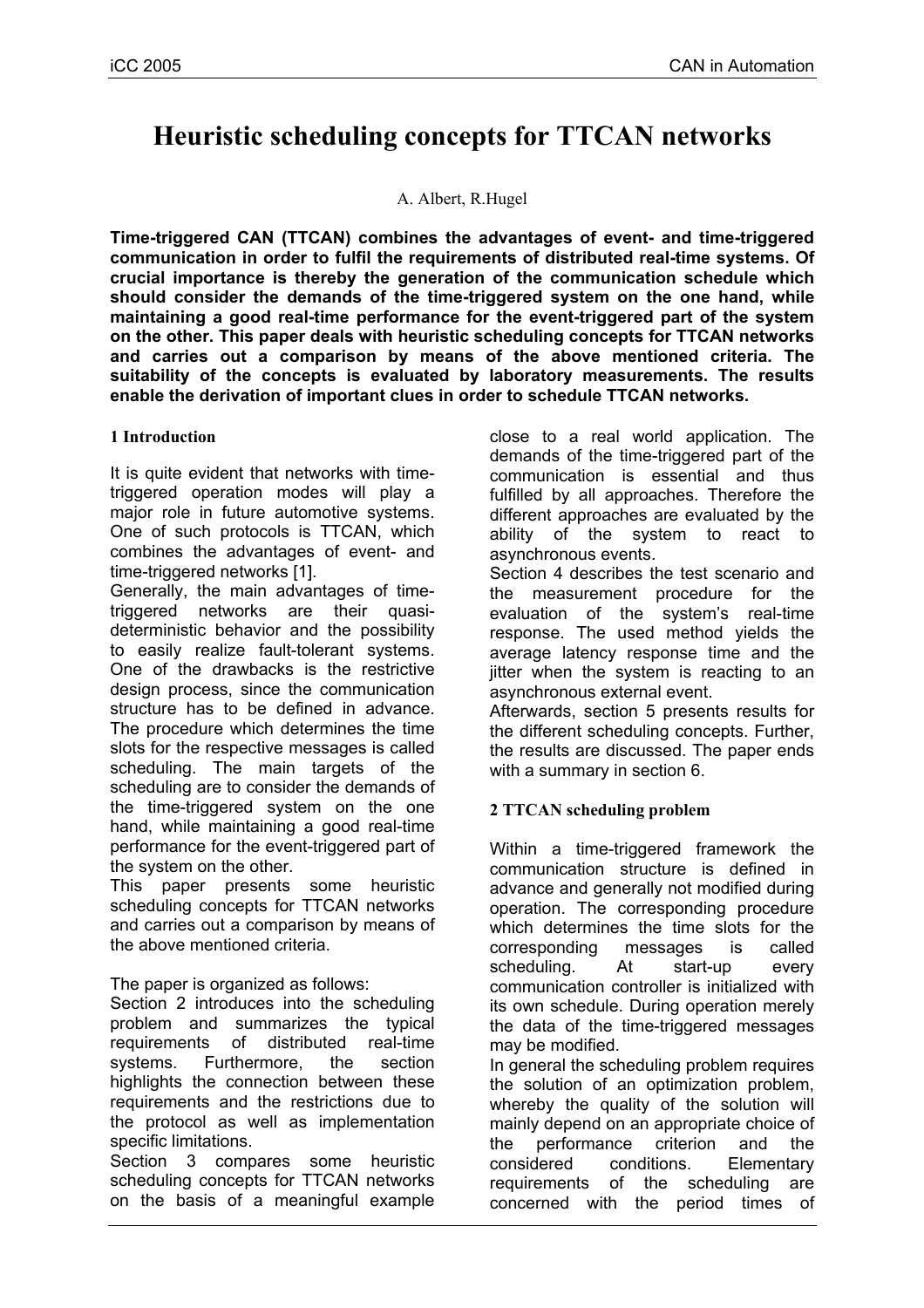messages and relations between messages, like precedence and exclusion constraints as well as release times and deadlines. Some more sophisticated criteria will consider, for instance, the impacts of latencies on the functional software, the possibility to easily modify the schedule without side effects or the efficient use of resources.

It is not within the scope of this paper to intensively study the scheduling problem. Thus for simplicity reason we will take here into account only the required period times of the messages. Further we will not present any formal methods for the scheduling, but rather show the impacts of heuristic scheduling approaches onto the real-time performance.

Lastly, it should be mentioned that the possibilities of the scheduling depend also on constraints caused by

- protocol,
- implementation specifics, and
- physical limitations.

These are for instance (example values are taken from the Bosch TTCAN evaluation chip specification):

- number of basic cycles (in power of two, max 64)
- number of network time units per basic cycle (2^16)
- repetition period of messages related to multiples in powers of two
- time marks defined for the first basic cycle can not be changed in subsequent cycles
- number of triggers (32 per node)
- number of message buffers
- oscillator tolerance

#### **3 Heuristic scheduling**

Scheduling concepts with special emphasis on TTCAN networks can be found, for instance, in [2,3]. The work [2] solves the scheduling problem on the basis of a genetic algorithm. Starting from an initial system matrix, the proposed procedure determines out of a set of solutions the best one by means of a cost function which represents the deviations of the real to the desired transmission instants. The work [3] gives a quite comprehensive overview on heuristic

scheduling concepts. Two strategies are presented. The one minimizes the number of basic cycles in order to produce a comprehensible schedule, whereas the other minimizes the length of the basic cycle in order to minimize the number of necessary triggers. Further, the work [3] distinguishes between a dense and a sparse allocation of the time-triggered slots and sketches theoretically the impacts on the time behavior of the remaining part of the system.

This is also one of the main focus of the present work. In addition, we will present measurements of the average delay and the jitter for the envisaged scheduling strategies and show the relationship to the TTCAN implementation and its limitations.

It is the intention of a heuristic approach to bring the requirements of the application (min. and max sample rate) in line with the possibilities of the communication system in a fairly simple manner.

First of all, the communication objects are sorted according to their

- repetition rate (period)
- message length
- periodic / spontaneous messages
- response time of spontaneous messages on events
- temporal dependencies between messages

With this input, a basic attempt for a rate monotonic schedule will be checked under the consideration of the before mentioned constraints.

The length of a basic cycle is chosen according to the shortest period and the number of basic cycles according to the longest period. If the number of basic cycles exceeds the maximum of 64, then the messages with longer periods shall be defined as spontaneous and their response time must be investigated later on.

Messages with periods not matching the power of two requirement will be scheduled for the next lower suitable period.

To get an overview of the system matrix, all messages with low periods are filled in the first time windows, followed by the messages with longer periods in ascending order until the basic cycle is full.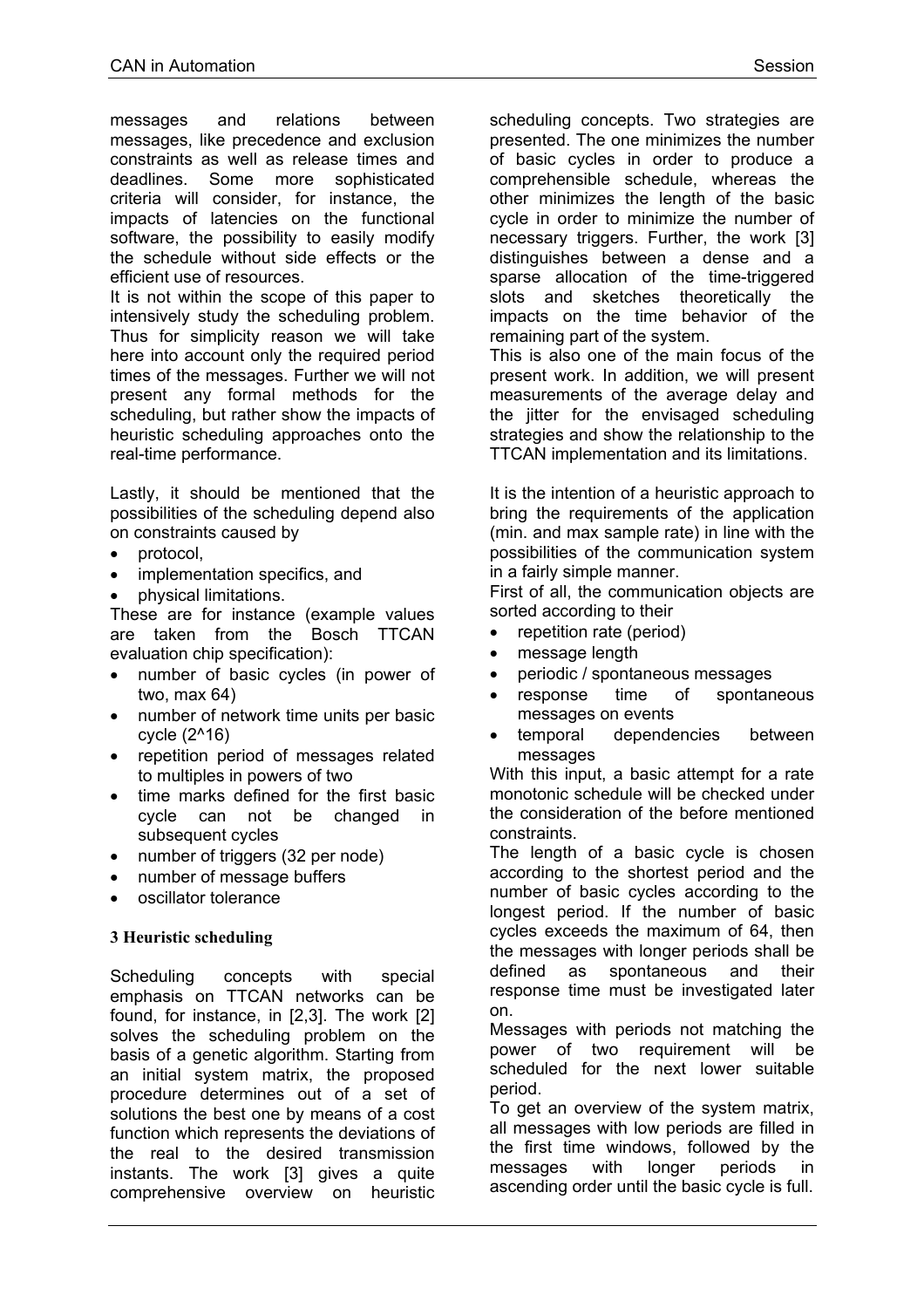If there are more windows needed, then the larger periodic messages can be distributed to subsequent basic cycles. For simplicity, all time windows are of the same maximum length for eight byte constraints like number of basic cycles, triggers and response time and assumes that physical requirements like clock tolerances are fulfilled.

To explain the basic principle, the

| 0.0 <sub>ms</sub><br>5.0ms<br>.                               | 0.3ms<br>5.3ms<br>. | 0.6 <sub>ms</sub><br>5.6ms<br>. | 0.9 <sub>ms</sub><br>15.9 <sub>ms</sub><br>$\cdots$ | 1.2ms<br>6.2ms<br>. | .5ms<br>6.5ms<br>. | 1.8ms<br>6.8ms<br>$\cdots$ | 2.1ms<br>7.1ms<br>. | 2.4ms<br>7.4ms<br>$\cdots$ | 2.7 <sub>ms</sub><br>7.7ms<br>. | 3.0 <sub>ms</sub><br>8.0ms<br>. | 3.3 <sub>ms</sub><br>8.3ms 8.6ms<br>. | 3.6ms<br>. | 3.9ms 4.2ms<br>8.9ms<br>. | $\blacksquare$ 9.2ms<br>. | 4.5ms<br>9.5ms<br>. |
|---------------------------------------------------------------|---------------------|---------------------------------|-----------------------------------------------------|---------------------|--------------------|----------------------------|---------------------|----------------------------|---------------------------------|---------------------------------|---------------------------------------|------------|---------------------------|---------------------------|---------------------|
| $\frac{51}{51}$                                               | 52                  | 53                              | 101                                                 | 102                 | 103                | 104                        | 105                 | 201                        | 202                             | 203                             | 204                                   | 401        | 402                       | 403                       | 404                 |
|                                                               | 52                  | 53                              |                                                     |                     |                    |                            |                     |                            |                                 |                                 |                                       |            |                           |                           |                     |
| 51                                                            | 52                  | 53                              | 101                                                 | 102                 | 103 <sub>1</sub>   | 104                        | 105                 |                            |                                 |                                 |                                       |            |                           |                           |                     |
| 51<br>51<br>51<br>51                                          | 52                  | 53                              |                                                     |                     |                    |                            |                     |                            |                                 |                                 |                                       |            |                           |                           |                     |
|                                                               | 52                  | 53                              | 101                                                 | 102                 | 103 <sub>1</sub>   | 104                        | 105                 | 201                        | 202                             | 203                             | 204                                   |            |                           |                           |                     |
|                                                               | 52                  | 53                              |                                                     |                     |                    |                            |                     |                            |                                 |                                 |                                       |            |                           |                           |                     |
| $\begin{array}{ c c }\n\hline\n51 \\ \hline\n51\n\end{array}$ | 52                  | 53                              | 101                                                 | 102                 | 103 <sub>1</sub>   | 104                        | 105                 |                            |                                 |                                 |                                       |            |                           |                           |                     |
|                                                               | 52                  | 53                              |                                                     |                     |                    |                            |                     |                            |                                 |                                 |                                       |            |                           |                           |                     |

*Figure 1: Rate monotonic schedule; every line represents 5ms along the time axis* 

messages.

The unoccupied windows can be used for spontaneous messages and defined as "Arbitrating Windows" or dedicated to messages with a suitable required response time.

With this basic approach, the performance of requirements demanded by the application and the constraints shall be checked.

This paper focuses on the influence of protocol and implementation specific

remaining part of this paper shows an example with the following characteristics:

- All messages of length 8 byte
- Baud rate 500 kbit/s
- period times of messages : 3 messages with 5ms (IDs  $51<sub>H</sub>$ ,  $52<sub>H</sub>$ , 53<sub>H</sub>), 5\*10ms (IDs 101<sub>H</sub> to 105<sub>H</sub>), 4\*20ms (IDs  $201_H$  to  $204_H$ ), 4\*40ms (IDs  $401_H$  to  $405_H$ ) and some 100ms as well as 200ms messages, the total band width usage is approx. 40%

| -----          |                |           |     | .   | .   |       |        | ------ |                        |              |      |      |      |      |                  |            |         |      |
|----------------|----------------|-----------|-----|-----|-----|-------|--------|--------|------------------------|--------------|------|------|------|------|------------------|------------|---------|------|
| window         |                |           |     |     |     |       |        |        |                        |              |      |      |      |      | 14               | ь          | 16      |      |
| time [ms]      |                |           | 45  |     | .05 | .35   | ,65    | 1.95   | 2,25                   | 2,55         | 2,85 | 3.15 | 3,45 |      | 4.05             | .35        | 4,65    |      |
| BitTime[bit] 0 |                | <b>78</b> | 223 | 373 | 523 | 673   | 823    | 973    | 1123                   | 1273         | 1423 | 1573 | 1723 | 1873 | 2023             | 2173       | 2323    | 2500 |
|                | F0             |           | 52  | 53  | 10  | 102   | 103    | 104    | 105                    | $20^{\circ}$ | 202  | 203  | 204  | 40   | 402              | 403        | 404     |      |
|                | F <sub>0</sub> | 51        | 52  | 53  | 1FF | 1FF.2 | 1FF.2I | 1FF.2  | 1FF.<br>$\overline{2}$ | 1FF.         | 1FF. | 1FF. | 1FF. | 1FF. | 1FF              | 1FF.2      | 1FF.3I  |      |
|                | F0             | 51        | 52  | 53  | 101 | 102   | 103    | 104    | 105                    |              | 2FF  | 2FF. |      |      |                  | 2FF, 2     | 2FF, 3  |      |
|                | F0             | 51        | 52  | 53  |     | 1FF.  | 1FF.   | 1FF.   | 1FF.                   | 1FF          | 1FF. | 1FF. |      |      | 1FF              |            |         |      |
|                | F <sub>0</sub> | 51        | 52  | 53  | 101 | 102   | 103    | 104    | 105                    | 201          | 202  | 203  | 204  | 4FF. | 14FF.21          | 4FF.2      | 4FF.3   |      |
|                | F <sub>0</sub> | 51        | 52  | 53  | 1FF | 1FF.  | 1FF.   | 1FF.   | 1FF.                   | 1FF          | 1FF. | 1FF. | 1FF. |      | 1FF              | 1FF.       | 1FF.3   |      |
|                | F <sub>0</sub> | 51        | 52  | 53  | 101 | 102   | 103    | 104    | 105                    | 2FF.         | 2FF  | 2FF. | 2FF. |      | 2FF<br><b>21</b> | 2FF.2      | 2FF.3   |      |
|                | F <sub>0</sub> | 51        | 52  | 53  | 1FF | 1FF.  | 1FF.2  | 1FF.   | 1FF.                   | 1FF.         | 1FF. | 1FF. | 1FF. | 1FF. | 1FF.             | $1$ 1FF. 2 | 11FF.31 |      |

*Figure 2: Realization '8bc\_version1' with 8 basic cycles and 3 merged arbitrating windows (time scale is distorted, spaces in between the messages appear smaller than they are)* 

| window         |                |         |       |       |                       |                   |      |      |      |      | 10    |       | 12    | 13   | 14                     | 15                   | 16   |      |
|----------------|----------------|---------|-------|-------|-----------------------|-------------------|------|------|------|------|-------|-------|-------|------|------------------------|----------------------|------|------|
| time [ms]      |                | 10.16   | 10.45 | 10.75 | .05                   | .35               | 1.65 | 1.95 | 2,25 | 2,55 | 12.85 | 13.15 | 13.45 | 3.75 | 4.05                   | 14.35                | 4.65 |      |
| BitTime[bit] 0 |                | 78      | 223   | 373   | 523                   | 673               | 823  | 973  | 1123 | 1273 | 1423  | 1573  | 723   | 1873 | 2023                   | 2173                 | 2323 | 2500 |
|                | F <sub>0</sub> | 51      | 52    |       | 1FF<br>$\mathbf{Z}$   |                   | 53   | 101  | 2FF. |      | 2FF   | 102   | 103   | 4FF. | 4FF<br>$\epsilon$      | 4FF.                 | 104  |      |
|                | F <sub>0</sub> |         | 52    |       | 1FF                   |                   | 53   | 105  |      |      |       | 201   | 202   | 4FF. | 4FF                    | 4FF.                 | 203  |      |
|                | F <sub>0</sub> |         | 52    |       | 1FF                   |                   | 53   | 101  |      |      |       | 102   | 103   |      |                        | 4FF.                 | 104  |      |
|                | F <sub>0</sub> | 51      | 52    |       | 1FF<br>$\overline{2}$ |                   | 53   | 105  | 2FF  | 2FF. | 2FF   | 204   | 401   | 4FF. | $\overline{2}$<br>4FF. | $\mathbf{3}$<br>4FF. | 402  |      |
|                | F <sub>0</sub> | 51      | 52    |       | 1FF                   |                   | 53   | 101  |      |      | 2FF   | 102   | 103   | 4FF. | $\overline{2}$<br>4FF. | 4FF.3                | 104  |      |
|                | F <sub>0</sub> | $\cdot$ | 52    |       | 1FF<br>$\overline{2}$ |                   | 53   | 105  |      |      | 2FF   | 201   | 202   | 4FF. | 4FF<br>2               | 4FF.<br>3            | 203  |      |
|                | F <sub>0</sub> | 51      | 52    |       | 1FF                   |                   | 53   | 101  | 2FF  |      | 2FF   | 102   | 103   | 4FF. | $\overline{2}$<br>4FF  | 4FF.                 | 104  |      |
|                | F <sub>0</sub> |         | 52    | 1FF   | 1FF<br>$\overline{2}$ | I <sub>1</sub> FF | 53   | 105  | 2FF. | 2FF. |       | 204   | 403   | 4FF. | 4FF.<br>$\overline{2}$ | 4FF.                 | 404  |      |

*Figure 3: Realization '8bc\_version2' with 8 basic cycles and 3 distributed merged arbitrating windows* 

| window         |                |      |                |      |      |      |      |      |      |             | 10   |                        | 12   | 13                   | 14   | 15          | 16                     |      |
|----------------|----------------|------|----------------|------|------|------|------|------|------|-------------|------|------------------------|------|----------------------|------|-------------|------------------------|------|
| time [ms]      |                | 1.16 | 10.45          |      | 1.05 | 1.35 | 1.65 | i.95 | 2,25 | 2,55        | 2,85 | 13.<br>15              | 3,45 | 3.75                 | 4.05 | 4,35        | 4,65                   | ю    |
| BitTime[bit] 0 |                | 78   | 223            | 373  | 523  | 673  | 823  | 973  | 1123 |             | 1423 | 1573                   | 1723 | 1873                 | 2023 | 2173        | 2323                   | 2500 |
|                | F <sub>0</sub> | 1FF  | 5              | 1FE. | 52   | 1FD. | 53   | IFC. | 101  | <b>1FB.</b> | 102  | 1FA.                   | 103  | 1F9.<br>$\mathbf{0}$ | 104  | 1F8.        | 1F8, 3                 |      |
|                | F <sub>0</sub> | 1FF. | 51             | 1FE. | 52   | 1FD  | 53   | 1FC. | 105  | 1FB.0       | 201  | 1FA.<br>$\overline{0}$ | 202  | 1F9.0                | 203  | <b>1F8.</b> | 1F8, 3                 |      |
|                | F <sub>0</sub> | 1FF. | 51             | 1FE. | 52   | 1FD. | 53   | 1FC. | 101  | 1FB, 0      | 102  | 1FA, 0                 | 103  | 1F9, 0               | 104  | 1F8.        | 1F8, 3'                |      |
|                | F <sub>0</sub> | 1FF. | 5 <sup>1</sup> | 1FE. | 52   | 1FD, | 53   | 1FC. | 105  | 1FB, 0      | 204  | 1FA.01                 | 401  | 1F9.0                | 402  | 1F8.        | 1F8, 3                 |      |
|                | F <sub>0</sub> | 1FF. | -51            | 1FE. | 52   | 1FD. | 53   | 1FC. | 101  | 1FB.01      | 102  | 1FA.0                  | 103  | 1F9.0                | 104  | 1F8.        | 158, 3                 |      |
|                | F <sub>0</sub> | 1FF. | 51             | 1FE. | 52   | 1FD. | 53   | 1FC. | 105  | 1FB.0       | 201  | 1FA.0                  | 202  | 1F9.0                | 203  | 1F8         | 1F8, 3                 |      |
|                | F <sub>0</sub> | 1FF. | 51             | 1FE. | 52   | 1FD. | 53   | IFC. | 101  | 1FB.0       | 102  | 1FA.01                 | 103  | 1F9.0                | 104  | 1F8.        | 1F8, 3                 |      |
|                | F <sub>0</sub> | 1FF. | 51             | 1FE  | 52   | 1FD  | 53   | 1FC. | 105  | 1FB.        | 204  | 1FA.                   | 403  | 1F9.0                | 404  | 1F8.        | 1F8.<br>3 <sup>1</sup> |      |

*Figure 4: Realization '8bc\_version3' with 8 basic cycles and widely spread distributed arbitrating windows*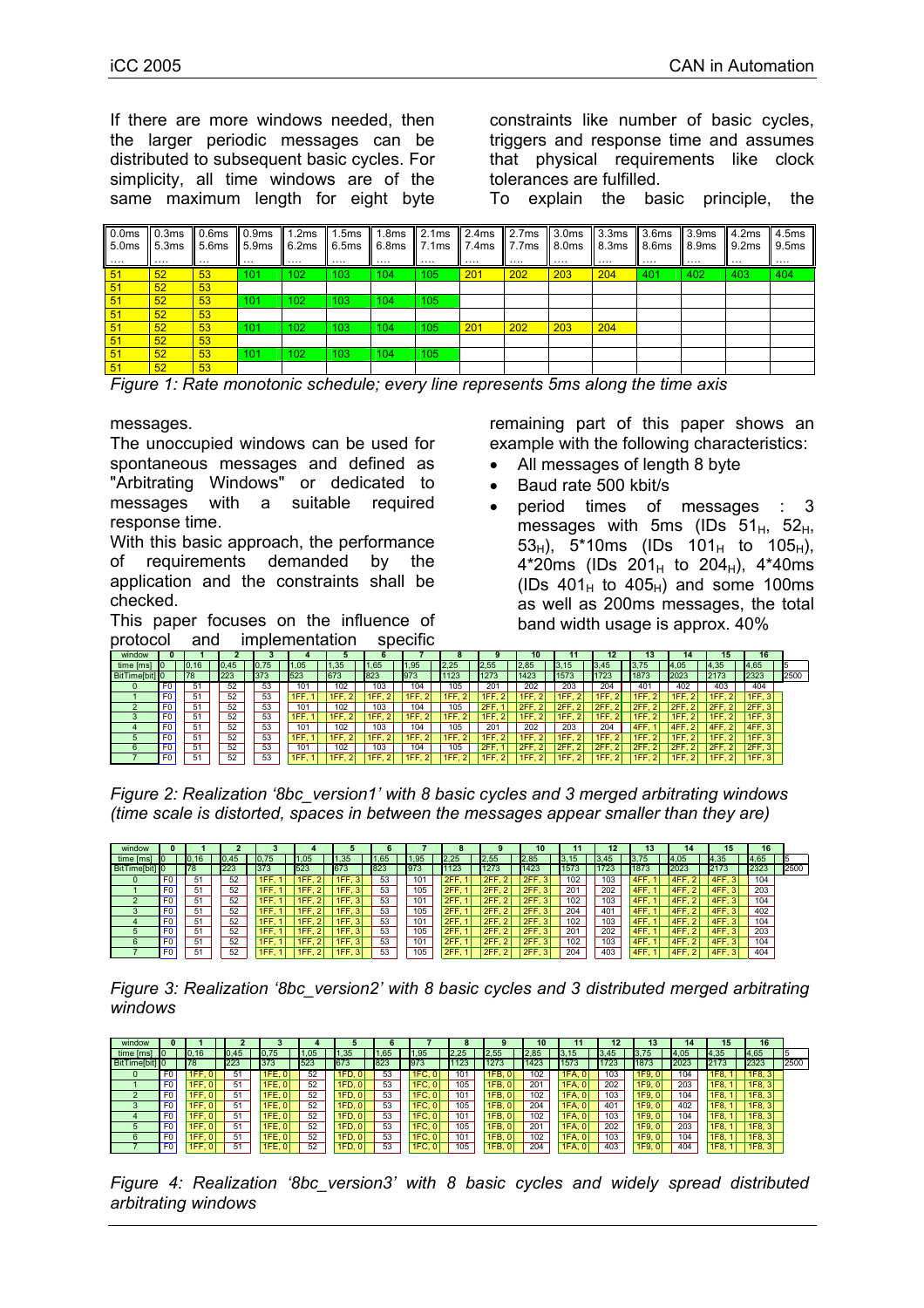As already mentioned, we neglect any precedence and exclusion constraints and consider merely the required period times of the messages. Thus, it is straight forward to generate a first schedule in a rate monotonic fashion.

Figure 1 qualitatively shows the result (reference message is neglected here). The time windows are chosen as 0.3ms which is sufficiently wide for eight byte messages on a 500kbit/s system. Only the messages up to the period time 40ms are considered as periodic messages; messages with longer period times are treated here as asynchronous messages and will be sent within arbitrating windows. Thus the longest period is 40ms and since all other periods are integer factors of this value, the cycle time after which the communication structure is repeated is 40ms as well.

Figure 2 demonstrates an almost one to one realization of the rate monotonic result. It shows a realizable TTCAN schedule with eight basic cycles and a basic cycle length of 5ms. The reference message is denoted with the ID  $F0<sub>H</sub>$ . The free spaces (the blank windows in figure 1) have been filled with arbitrating windows. Since consecutive arbitrating windows may be (if some certain requirements are met) combined to so called merged arbitrating windows, for the envisaged case three merged arbitrating windows with the dummy IDs 1FF $H$ , 2FF $H$  and 4FF $H$ are introduced. The number behind the dummy ID indicates the position of the current window within the merged arbitrating window. For instance, the notation  $1FF_H$ ,1 indicates that it is the first window and  $1FF_H,3$  that it is the last window within a merged arbitrating window. respectively. Merely three message objects have to be defined here, but there is a high demand for triggers since every time window in the merged arbitration window needs a dedicated trigger.

In general the number of triggers will depend on the structure of the communication matrix. The following table shows the influence of the number of the basic cycles on the number of triggers for the considered exemplary message set. It is assumed that the considered node participates in all messages which is a less likely occurrence but represents the worst case. Additionally, the values consider the reference message.

| # basic cycles                 | # triggers $ $ |
|--------------------------------|----------------|
| $(d = 40ms)$                   | 57             |
| $\overline{2}$<br>$(d = 20ms)$ | 31             |
| 4<br>$(d = 10ms)$              | 20             |
| 8<br>$(d = 5ms)$               | 17             |
| 16 $(d=$<br>2.5ms)             | 17             |
| $32 (d=$<br>1.25ms)            | 17             |

The number of triggers decreases with the number of basic cycles. A realization with one basic cycle is not possible, since the number of necessary triggers exceeds the value of 32 (Bosch TTCAN evaluation chip). For the two basic cycle solution there will be for instance merely one trigger be left for the definition of an additional arbitrating window. Starting from eight basic cycles, the worst case number of triggers for the periodic messages equals 17.

As one can imagine (it will be verified in section 5) the solution in figure 2 is not very appropriate from the real-time performance point of view. For instance, the system is not able to transmit any additional non periodic message in basic cycle 0, meaning that the system will not be able to react to any asynchronous event within a time range of more than 5ms. The realization in figure 3 shows a sparser allocation of the time-triggered messages and provides a better real-time performance. By the way the number of triggers is significantly decreased, since the messages within the merged arbitrating windows can be defined as messages with high repetition rates. Merely 9 triggers are required in contrast to 25 triggers for the realization in figure 2 (see also subsequent table). The number of message objects for the arbitrating windows is unchanged and equals three. As figure 4 shows, it is possible to further distribute the time-triggered messages and to achieve an even better real-time performance; merely the number of message objects is increased.

The following table summarizes the necessary number of arbitration message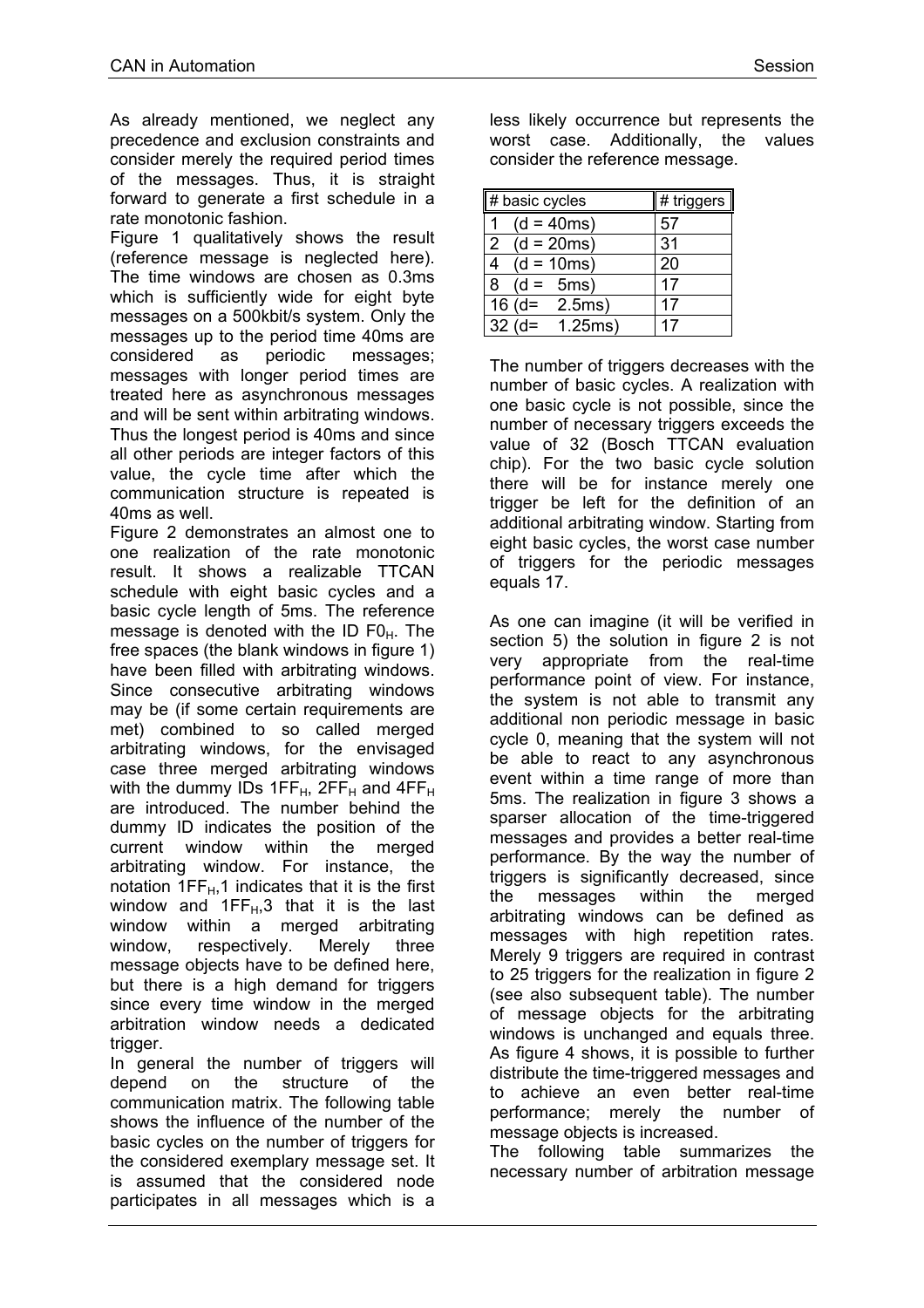objects and the corresponding number of triggers for the different realizations.

|         | $\sharp$ arbitration<br>mess. objects    Mess. objects | $\ \#$ triggers for arbit. |
|---------|--------------------------------------------------------|----------------------------|
| vers. 1 |                                                        | 25                         |
| vers. 2 |                                                        |                            |
| vers. 3 |                                                        |                            |

One has to take care that for every node the sum of number of triggers required for the periodic messages and the arbitrating messages as well as the number of message objects must not exceed the value 32.

### **4 Reaction to asynchronous external events**

As presented in [4,5] it is possible to evaluate the ability of a communication systems to react to an asynchronous event by the so called 'Distinctness of Reaction' (DoR) [6]. The method is based on an orthogonal Walsh correlation and yields a reliability measure given by the average latency response time and the jitter when reacting to asynchronous external events.

In order to measure the DoR, the communication system is excited at node A by a square wave signal *i(t)* with an adjustable frequency as is shown in figure 5. Every rising edge of *i(t)* simulates the

is delivered via a serial interface. The DoR is a measure for the jitter in the system's response and takes on values from 100% (no jitter) to 0% (at least sporadic loss of excitations).

Not only the determination of a sole value is carried out (constant frequency of the excitation *i(t)*), but the recording of an entire frequency response, which consists of an amplitude response and a phase response. The DoR determines the amplitude response. The phase response is determined by the average response time  $\tau$  of the system's response. In order to achieve a standard of comparison a normalization is carried out and the 'average skew' *s = -*τ*/T* is introduced. The skew *s* is scaled downwards from 0% to - 100%. This choice provides the advantage that it allows to evaluate the system's quality from the plot by the simple rule 'the higher, the better' which holds true in the same manner also for the comparison by means of the DoR plots.

The figures 6 and 7 show the best and worst case for the schedule in figure 2. Figure 6 shows the situation where the excitation of the system occurs within an merged arbitrating window. The system is able to perform the  $A\rightarrow B\rightarrow A$  cycle within two consecutive windows of the merged arbitrating window, leading to the minimum response time. In the situation of figure 7



occurrence of a critical situation. The system reacts in a predefined manner with a so called  $A\rightarrow B\rightarrow A$  cycle. Node A informs another node B about the occurrence of the critical situation and waits for its response. After the  $A\rightarrow B\rightarrow A$ cycle the system reacts in a predefined manner with its response *x(t)*. The signals *i(t)* and *x(t)* are processed by a FPGA board which quantifies the DoR. The result *Figure 5: Relevant part of the system's configuration in order to evaluate the ability of the system to react to asynchronous events* 

the worst case is illustrated. The system is excited at the end of basic cycle 7 such that it is not possible to perform the entire  $A\rightarrow B\rightarrow A$  cycle within that cycle. In fact, the reply message is transmitted in basic cycle 1 (since there is no possibility for a transmission in basic cycle 0), resulting in a system's response time of more than 6ms.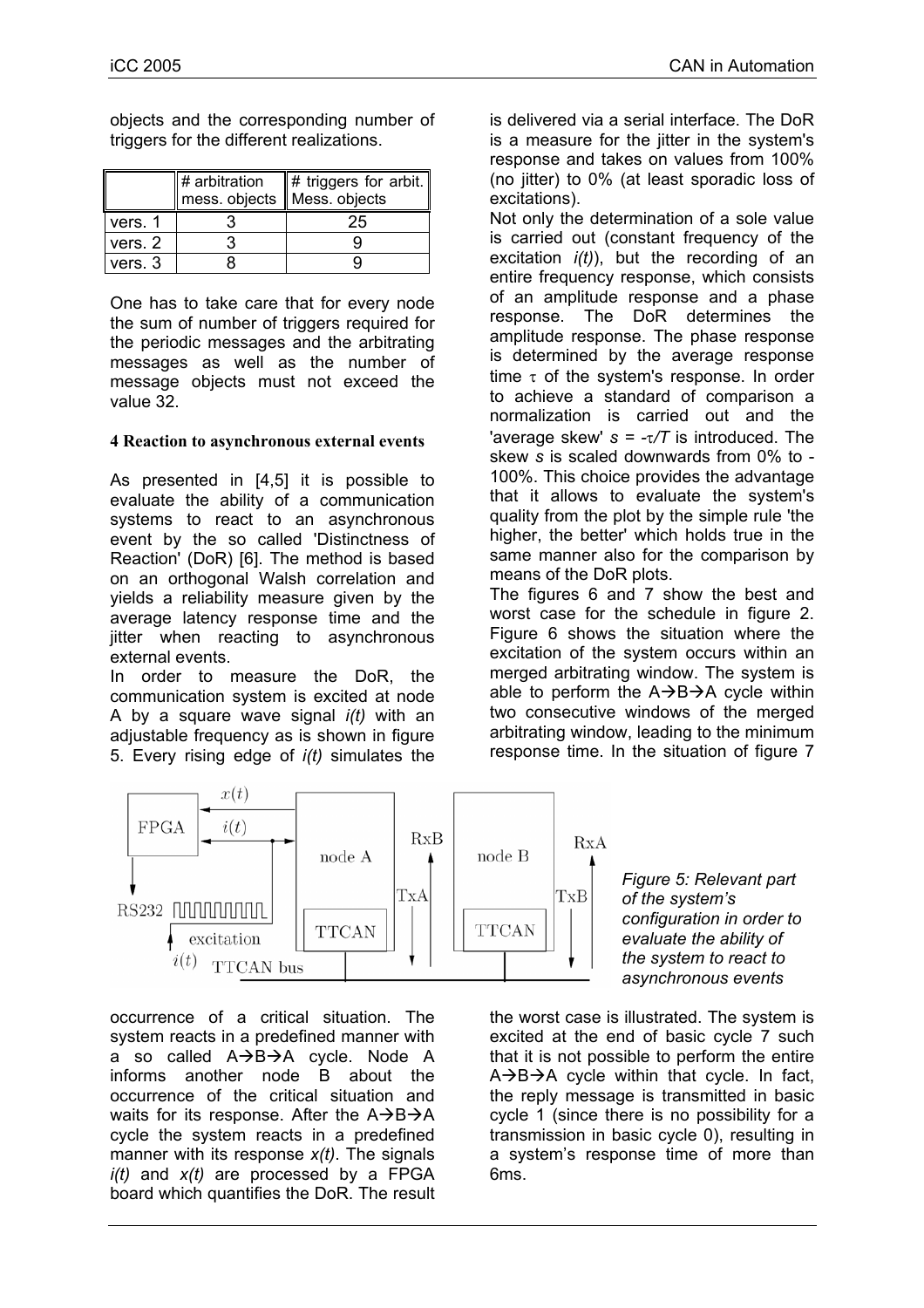

#### **5 Results**

Figure 8 illustrates the measured 'frequency response' (DoR and skew) for the system realization in figure 2.

The curve ends for the excitation frequency 143Hz. I.e., for higher excitation frequencies there are losses of excitations. The value of 143Hz can be derived from the worst case scenario in figure 7.

Both curves, the DoR and the skew, decrease with increasing excitation frequencies. I.e., the higher the frequency, the higher the jitter in the system's response and the higher the delay in relation to the period of the excitation signal.

The skew shows an almost linear characteristic which means a quite regular behavior, since a linear skew means a

constant average delay of the system. Some interesting peculiarities occur for excitation frequencies which correspond to multiples of the basic cycle period of 5ms. For instance, we get resonances for 100Hz and 50Hz, since then the system is always excited in the same situation and thus behaves any time in the same way. As a result there is no jitter and the DoR equals approximately 1. For this cases the value of the skew is of no meaning and depends on the relative phase relation between both time bases, the bus and the excitation.

Figure 9 compares the different realizations with eight basic cycles, corresponding to the matrices in figures 2, 3, and 4. The real-time performance is significantly increased by the distribution of the arbitrating windows. The realization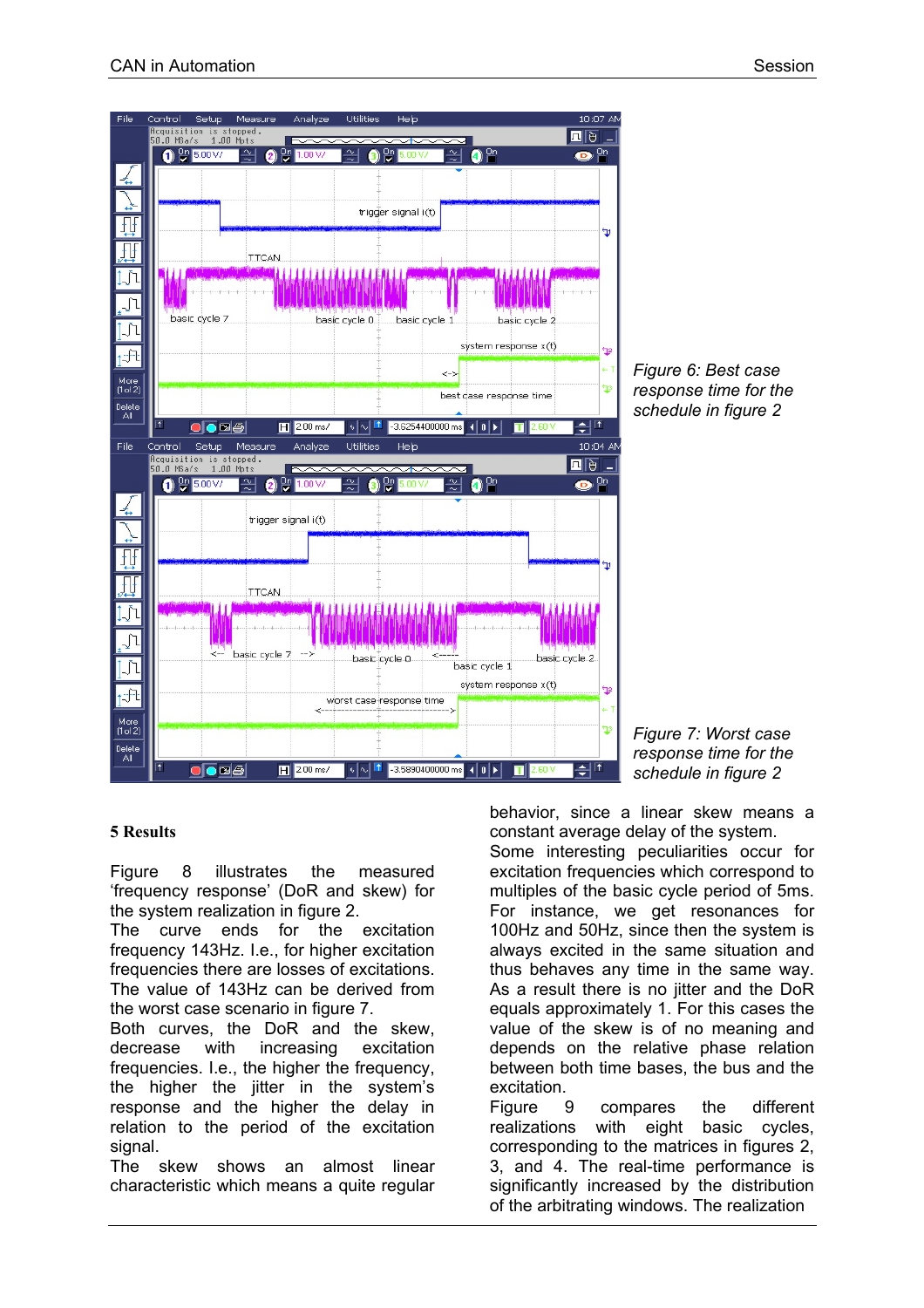

*Figure 8: DoR and skew for the realization with 8 basic cycles and 3 merged arbitrating windows (8bc\_version\_1)* 



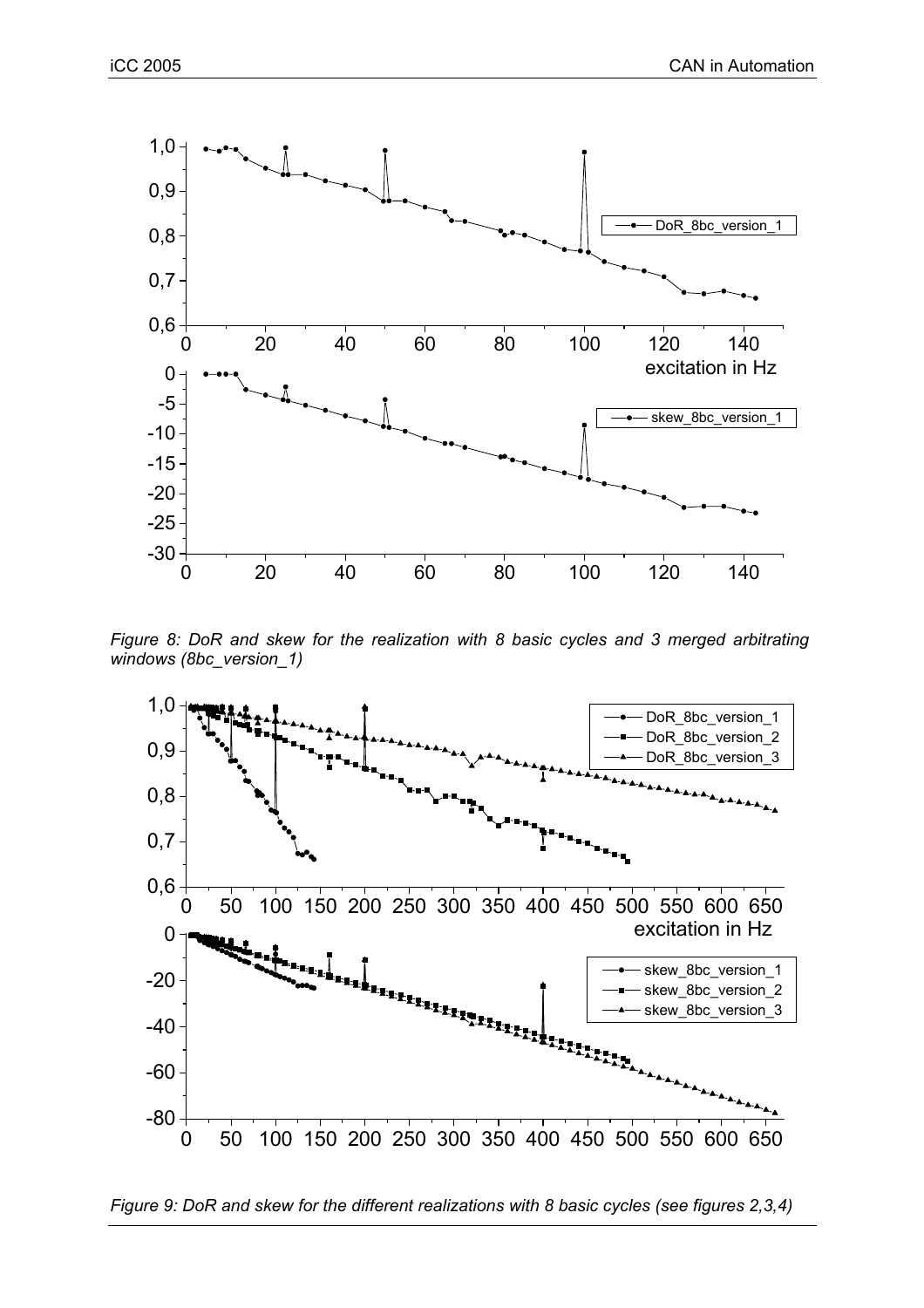'8bc\_version2' already permits the occurrence of asynchronous events with approximately 500Hz, whereas the realization '8bc\_version3' even enables up to 670Hz. For these realization there is less jitter as well as less average delay.

#### **6 Summary**

This paper compared some heuristic scheduling concepts for TTCAN networks. For that purpose we have selected an exemplary set of messages close to realworld automotive applications. Within this



*Figure 10: DoR and skew for the rate monotonic schedule realized with 8, 16 and 32 basic cycles*

In order to investigate the influence of the number of basic cycles we have further compared different realizations with 8, 16 and 32 basic cycles. All communication matrices have been constructed in correspondence to figure 2. Figure10 shows the results. The more basic cycles are used, the worse is the real-time performance. I.e., there is more jitter and more average latency. This result is due to the fact that there is a worse usage of the potential band width with more basic cycles. On the one hand the reference message is sent more frequently; on the other hand the relative waste of time between the last realizable time window within the basic cycle and the end of the basic cycle may be increased.

paper we neglected any precedence and exclusion constraints and considered merely the required period times for the messages. Since all considered heuristic approaches fulfilled the corresponding (time-triggered) demands they differed only in their real-time performance. For the comparison we have presented measurements which yielded the average delay and the jitter when the system is reacting to asynchronous events.

The results with respect to the here considered conditions are summarized as follows:

It is advantageous to use long basic cycles, since then the decrease in band width usage due to the reference message and bad fitness of the last